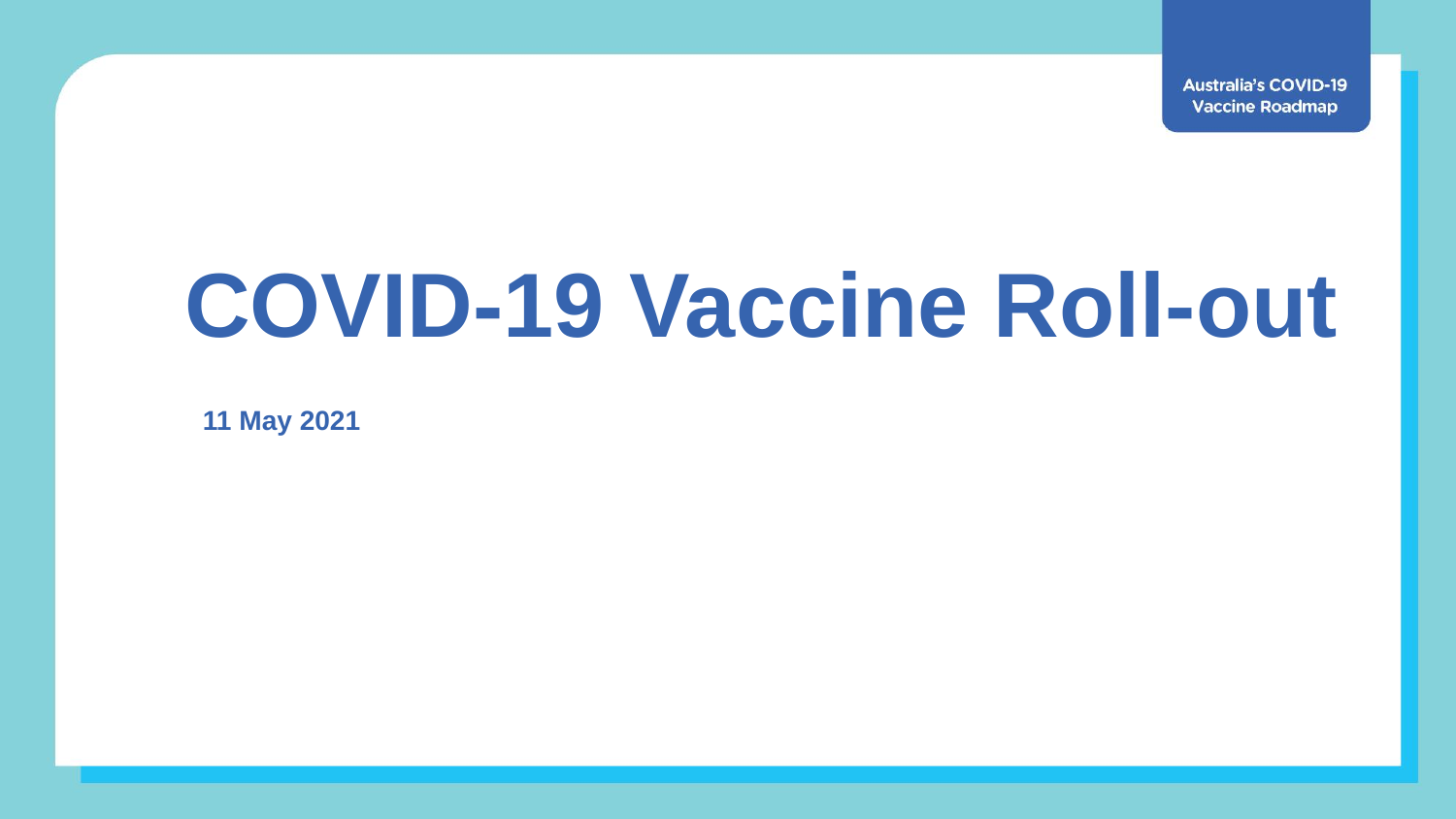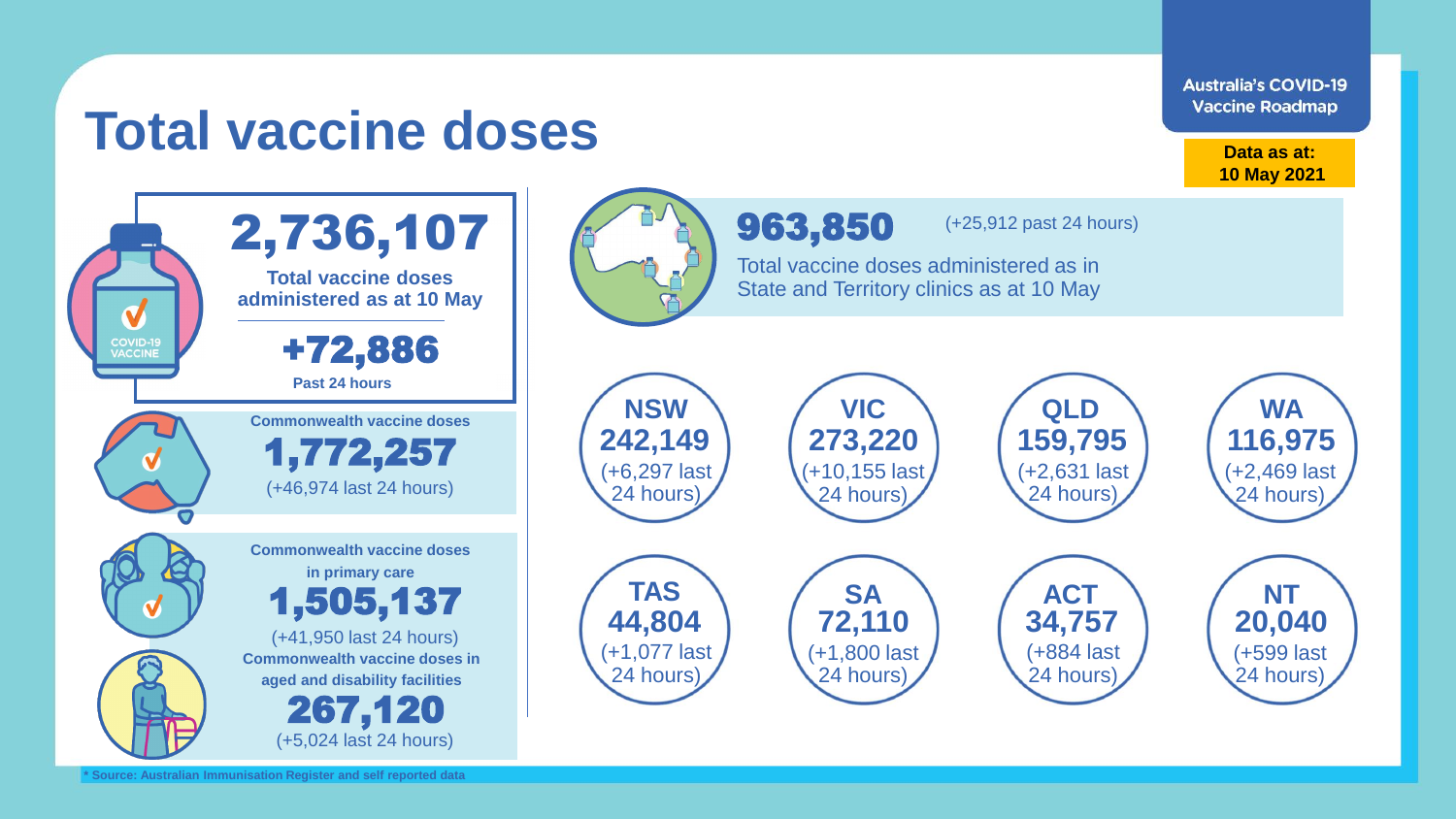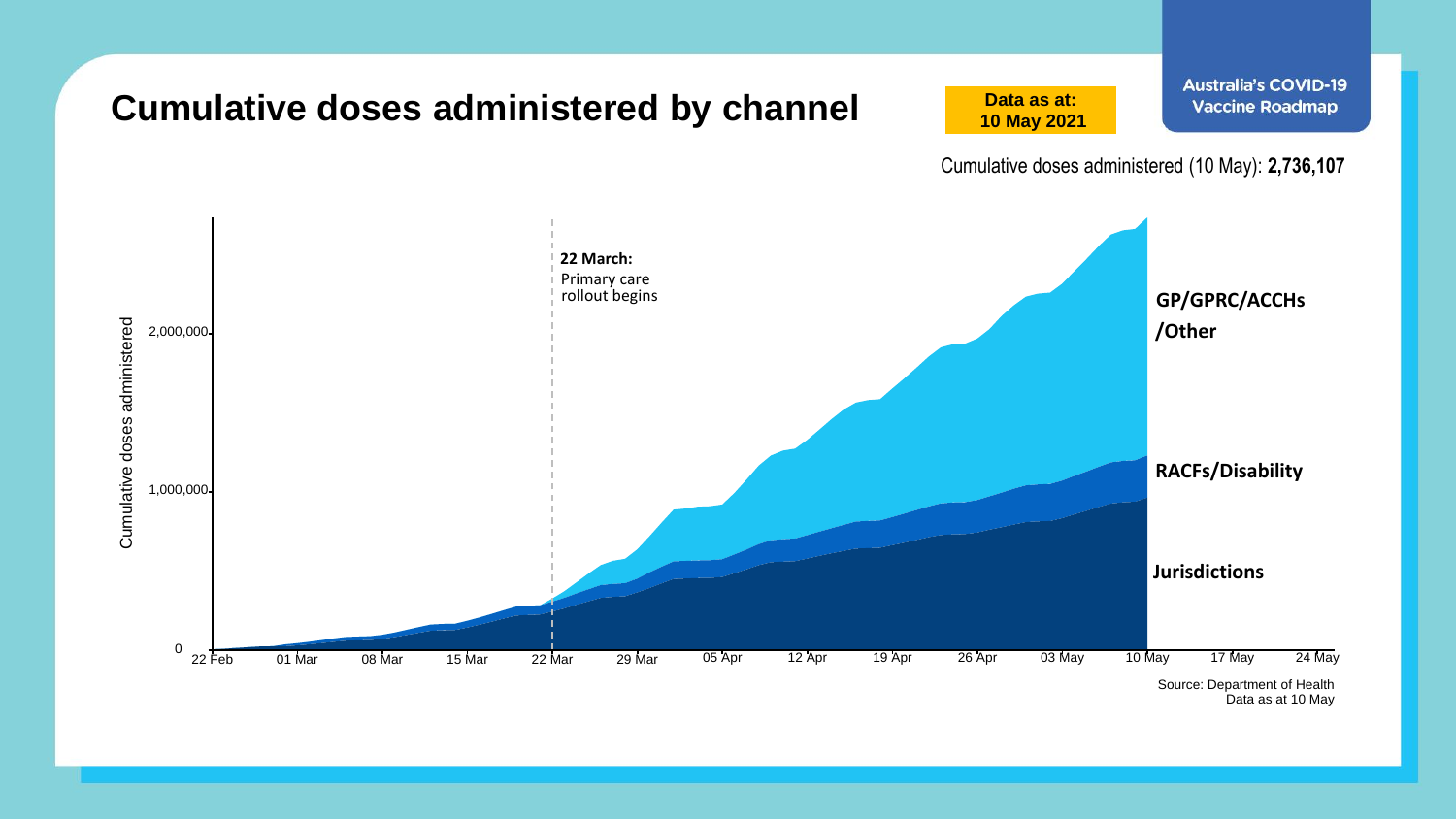## **International comparisons at equivalent stages of rollout**

**Data as at: 10 May 2021**

Cumulative doses administered (10 May): **2,736,107**

The x-axis is truncated at the length of Australia's vaccination program. Countries with intermittent reporting have had their doses per 100 imputed to Australia's current stage of rollout. Israel excluded as it is beyond scale of the graph Australia AZ announcement United Kingdom: 31.1 30 Cumulative doses per 100 Cumulative doses per 100 United States: 27.0 Singapore: 22.5 Sweden: 12.3 European Union: 11.6  $20 -$ Germany: 11.5 Italy: 11.3 France: 11.0 Belgium: 10.7 10 Australia: 10.7 South Korea: 8.2 New Zealand: 6.3 Canada: 5.2 0 Japan: 3.0  $\frac{1}{20}$  ,  $\frac{20}{10}$  ,  $\frac{40}{10}$  ,  $\frac{60}{10}$  ,  $\frac{60}{10}$  ,  $\frac{80}{10}$ Days since first vaccination

> Source: Department of Health (Australia), Our World in Data (international) Latest data: 10 May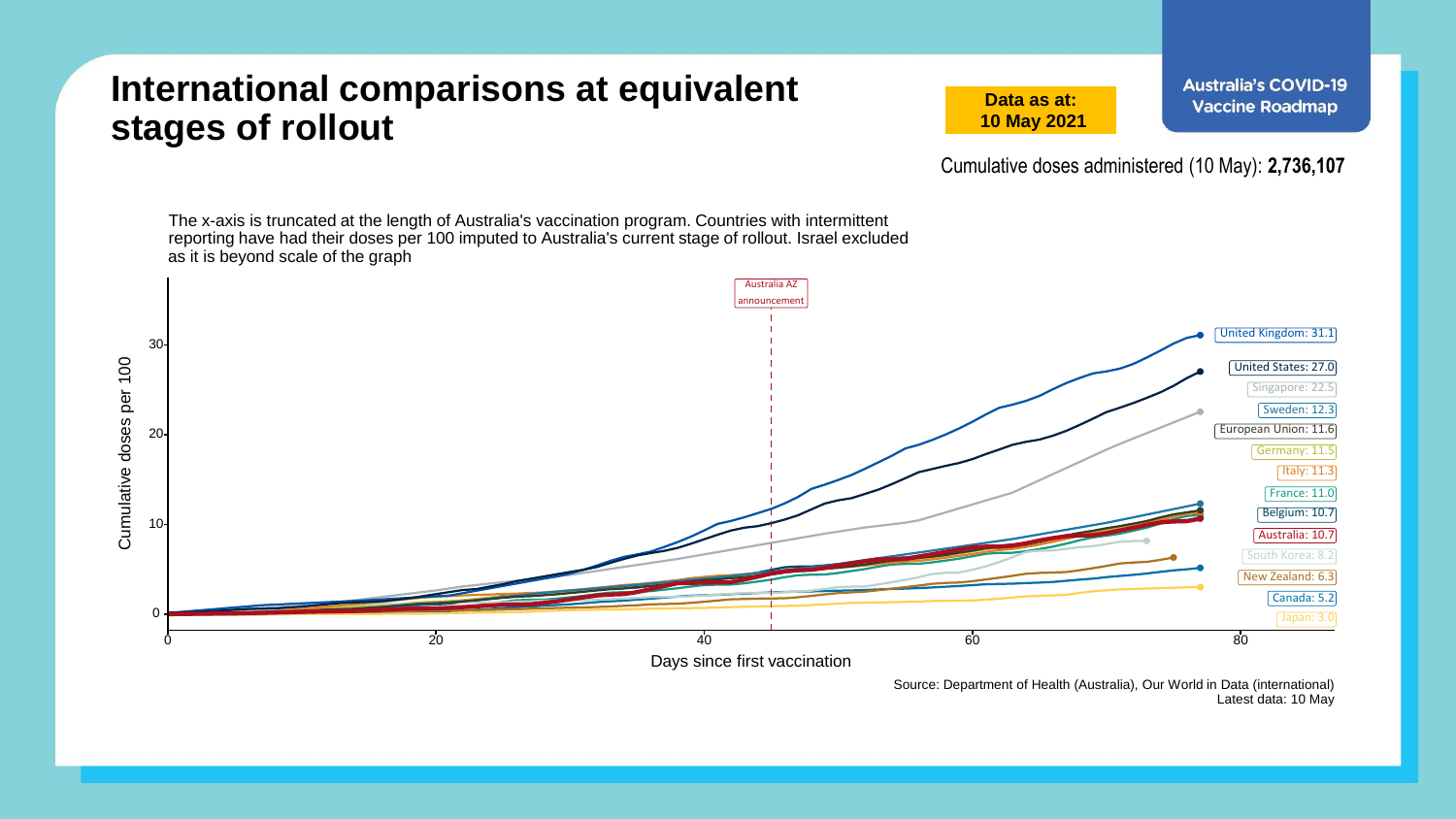## **Commonwealth aged care doses administered**

**Data as at: Data as at: 18 Apr 2021 10 May 2021**